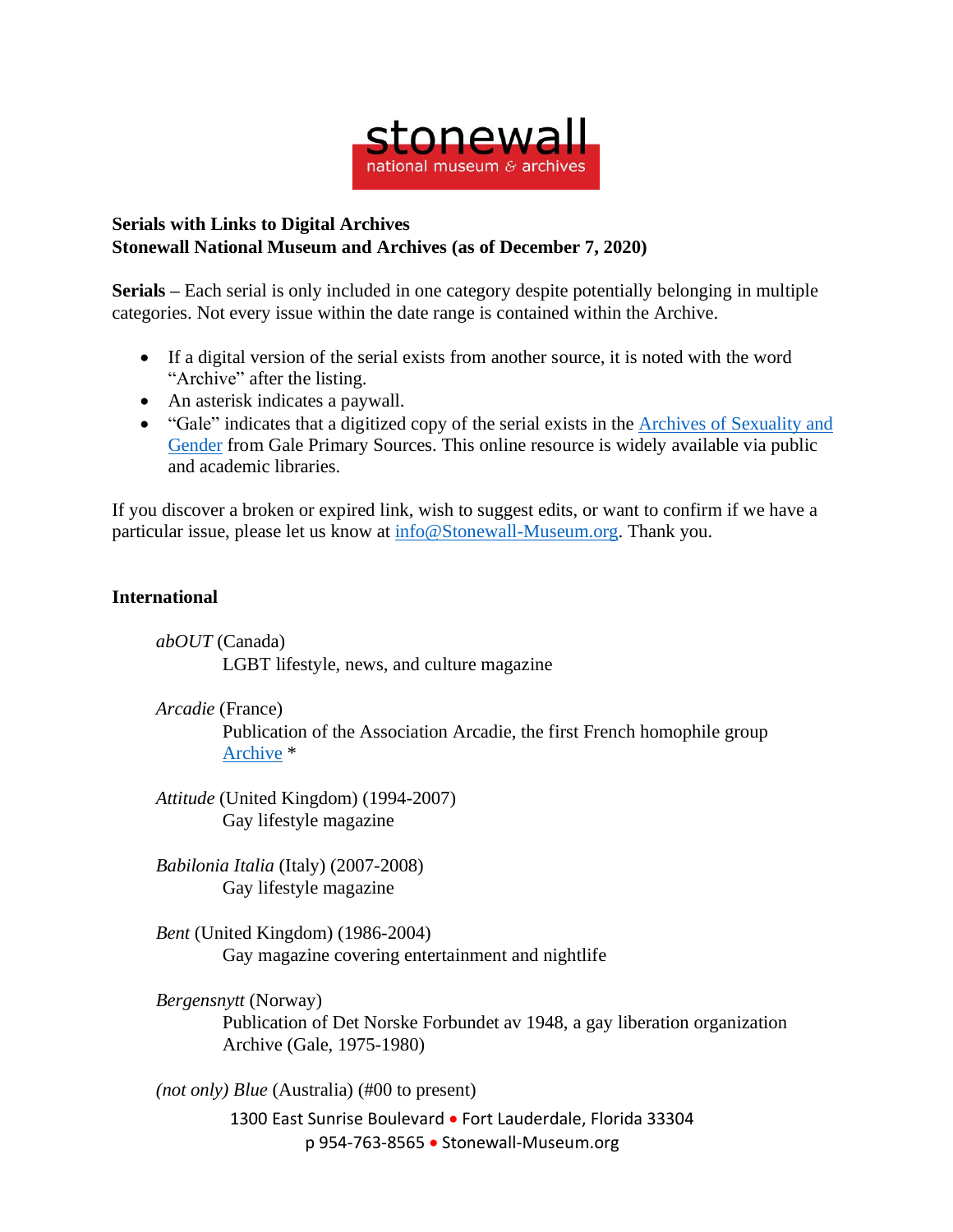Gay magazine featuring cultural news and erotica

*(not only) Blue Special Issues* (Australia)

*The Body Politic* (Canada) Toronto-based gay liberation newspaper, focusing on politics, history, and culture [Archive](https://archive.org/details/canadianmuseumforhumanrights?and%5B%5D=body+politic&sin=&sort=date) (1971-1987)

*Boyz* (United Kingdom) (2016) Gay magazine covering entertainment and nightlife

*Campaign* (Australia) (1977) Gay newspaper of culture, politics, and listings

*Capital Q* (Australia) (1997 to present) A Sydney-based gay and lesbian newspaper

*Come Together* (United Kingdom) (1971) Newspaper of Britain's Gay Liberation Front

*Die Kappe* (Germany) (1984-1989) Publication of a motorcycle club in Dusseldorf

*DNA* (Australia) (2004-2013) Gay lifestyle magazine

*Esteem* (South Africa) (1992-1995) Gay newspaper-turned-magazine

*Euros* (Germany) (1991-1997) Magazine of gay erotica and photography

*Gay News* (United Kingdom) (1974-1979) Gay liberation newspaper [Archive](http://gaynews.fighting-words.co.uk/) (1972-1972) [Archive](https://proquest.libguides.com/lgbtmagazinearchive) \*

*Gay Tide* (Canada) (1973-1980) Publication of the Gay Alliance Toward Equality (GATE), a Vancouver-based liberation group

*Gay Times* (United Kingdom) (1994 to present) Gay magazine of politics, culture, and lifestyle [Archive](https://proquest.libguides.com/lgbtmagazinearchive) \*

> 1300 East Sunrise Boulevard · Fort Lauderdale, Florida 33304 p 954-763-8565 • Stonewall-Museum.org